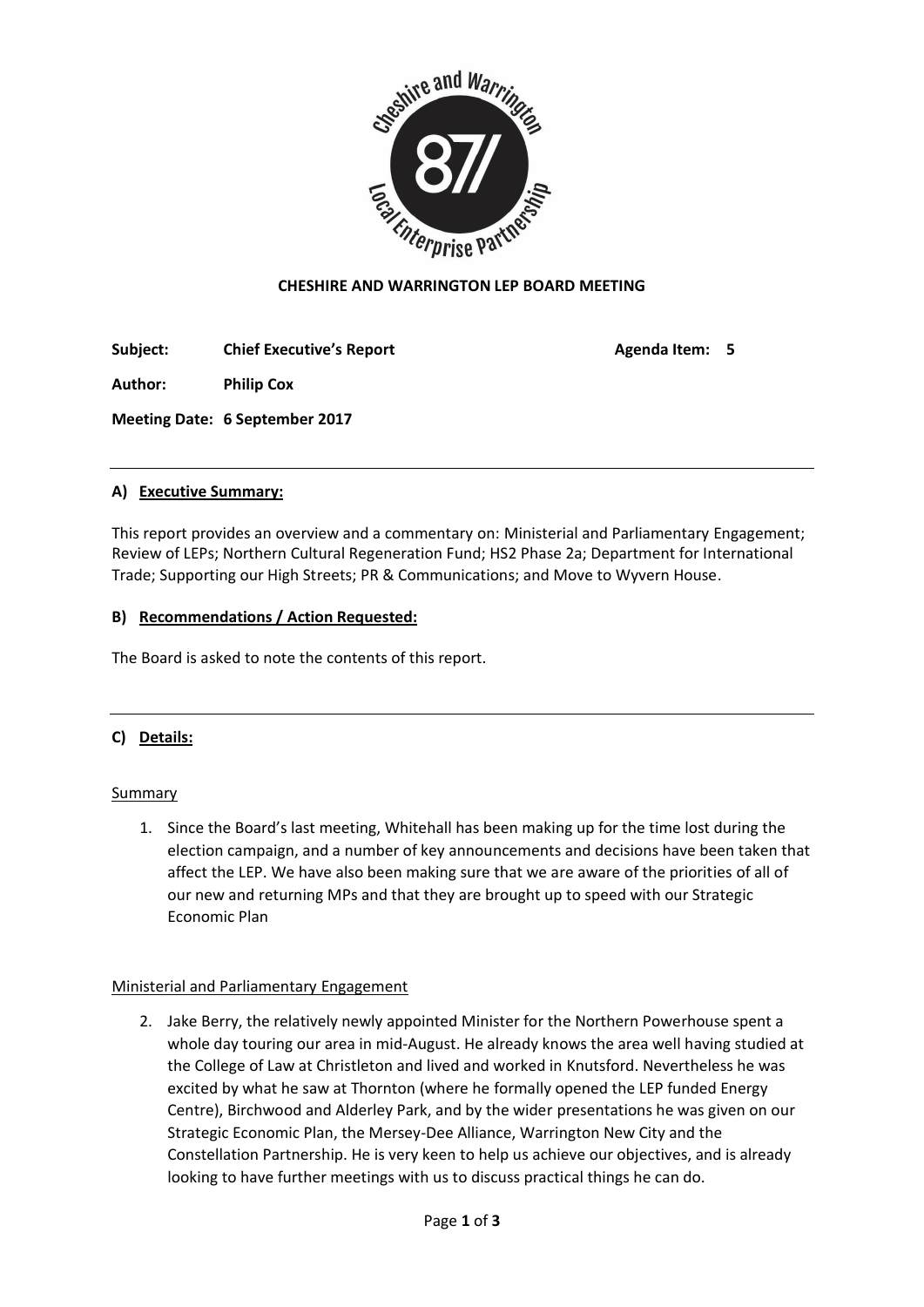

3. We held one of our Portcullis House briefing sessions for the sub-region's MPs just before the Parliamentary recess, and since then Christine and I have met virtually all of them for individual discussions to explain, in more detail, how the LEP is benefitting their area, and to get a better understanding of the issues being raised with them by their constituents.

### Review of LEPs

4. DCLG have written to all LEP chairs announcing that they will be undertaking a review over the autumn designed to strengthen the role of LEPs, including, in particular, through local industrial strategies. The review is likely to conclude that, if LEPs are to be given a stronger role, it will be even more important that they have robust systems and processes and are fully open and transparent, and it may suggest that all LEPs should structured, as we are, as companies limited by guarantee. Christine has been invited to join a small advisory panel to the review.

#### Northern Cultural Regeneration Fund

5. In the middle of August, DCMS announced a competition to fund a small number of capital projects to "benefit areas that have historically low levels of cultural and creative investment". The maximum grant per project is £4 million, which must fund no more than 70% its cost. Each LEP is being asked to submit one bid by 30 November. We are therefore designing a process which will allow the Executive team to put some draft proposals to the Board meeting scheduled for 8 November.

#### HS2 Phase 2a

6. The Parliamentary Bill that will bring HS2 to Crewe was formally tabled on 18 July, alongside a consultation document on the Crewe Hub station itself, seeking views on a proposal to increase the number of HS2 services stopping at the station from the originally proposed two per hour to five arriving from the south, of which two would split to give seven leaving to go North. This is exactly what we and our partners in the Constellation Partnership have been arguing for. The deadline for responses to the consultation is 11 October, and we are currently working with Cheshire East and other partners to ensure we send in a co-ordinated set of responses. The LEP will be leading on regional rail services from Crewe. The challenging element of the response will be that the Consultation document asks how much the region is prepared to contribute to secure these services, and how many new houses we will build.